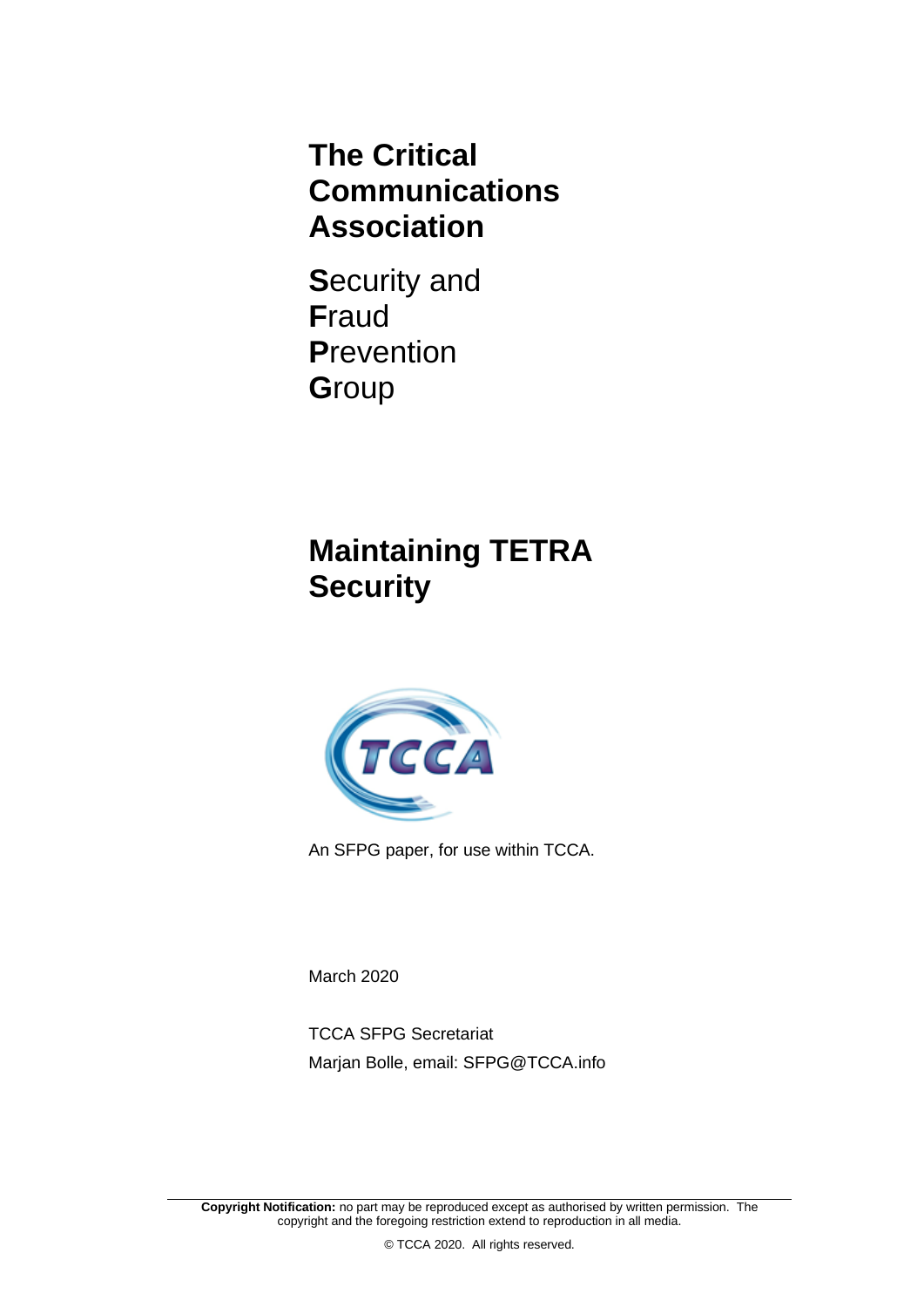# **MAINTAINING TETRA SECURITY**

### **Introduction**

TETRA security mechanisms are well documented and are capable of protecting the communications of the most demanding users. However, any security measure needs to be regularly managed to maintain its effectiveness. This paper gives a brief overview of the aims of the mechanisms, and provides some areas for consideration in using these to maintain a secure communication system.

# **TETRA security functions**

The security functions of TETRA include authentication, air interface encryption, end to end encryption and a secure disabling facility. These are built on top of other standardized air interface functions which permit access to a system to be controlled, and which regulate the facilities available to each Mobile Station (MS). It is worth considering what each of the security functions contributes to overall system security, and the steps that should be taken in managing and maintaining the security of a secure TETRA system.

#### **Access control and authentication**

TETRA authentication ensures that all MSs that use a system are valid subscribers to that system, and that the MS can be assured that the system itself is authentic. A first step in access control to a system is restricting access to MSs that are provisioned in a subscriber database. Authentication provides additional control: to prevent a valid MS being cloned, a secretly provisioned authentication key is used to validate the MS on registration, and because the keys are provisioned in controlled environments, stored securely in the MS and never revealed, cloning is effectively prevented. The same secret key also allows the MS to verify that the system is genuine.

It is important that authentication is fully provisioned for all MSs, and it is recommended that MSs are configured to require mutual authentication. The list of valid subscribers must be continuously maintained. MSs that are lost, stolen or taken out of service need to be removed from the system database, or flagged as out of service. Otherwise, an MS that is still active with a valid authentication key provides a means of accessing the system, whether in the hands of an intended user or not. One measure against misuse is to require a PIN to be entered on the MS when it is switched on: this mitigates against lost or stolen MSs being used inappropriately. A further defence against a lost or stolen MS is the enable/disable mechanism – see later. If TETRA equipment that contains an authentication key (or other keys) is sent outside its organization for service or repair, the organization may want to delete the authentication key (and any other keys) as a matter of security policy before sending the equipment out, and to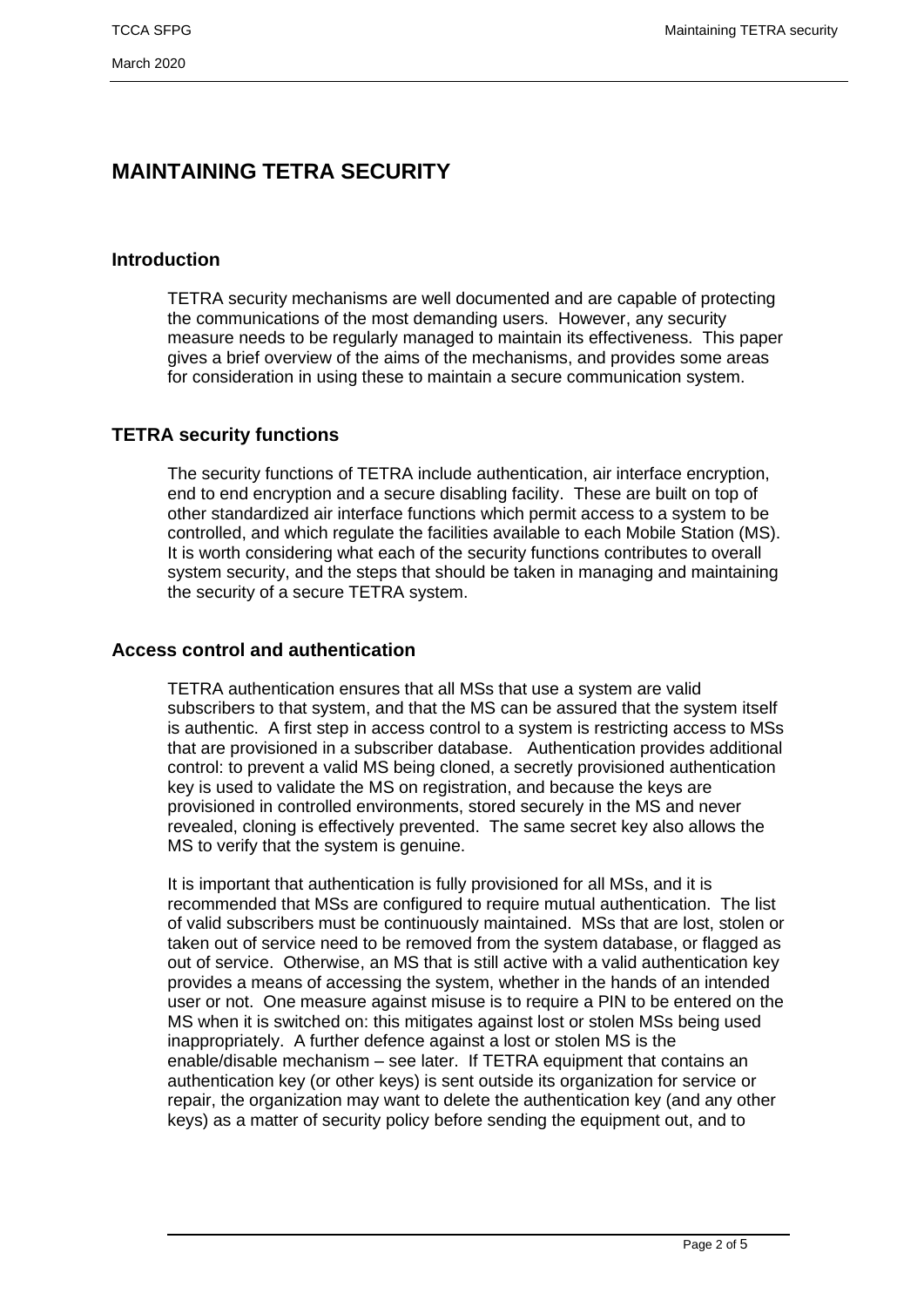replace the authentication key (and other keys) before the equipment is put back into service.

#### **Air interface encryption**

Air interface encryption protects against eavesdropping at the radio link between MSs and base stations in Trunked Mode, or between MSs in Direct Mode. It is intended to make this link more difficult to break than an attack on the network itself. Dynamic keys are established by the authentication process, and longer life static and group keys are also used to protect in Direct Mode, in fallback situations and to differentiate between groups.

As far as is known, the air interface encryption in TETRA has never been broken. However, there have occasionally been instances of TETRA communications being eavesdropped, and the content revealed to the press or to other organizations. The most common causes of this are stolen MSs that have fallen into the wrong hands, or cases where encryption was not configured correctly and was not switched on, or where the secure TETRA network was patched to an insecure network, e.g. an analogue FM or AM network used for interoperability or air to ground communication.

It is therefore important that the network is configured correctly, with encryption enabled for all users. Even having a few users without encryption can cause a breach in security if unencrypted users communicate with encrypted users. Although the digital nature of TETRA transmissions might once have been considered to give some basic level of privacy, free software and cheap hardware (e.g. USB TV receiver sticks for around €10 to €20) allow anyone to eavesdrop on an unencrypted network with very little effort.

Connections to insecure networks need to be considered very carefully and avoided if possible; and users need to be aware of any circumstances where their communications could be relayed in clear.

Keys need to be changed regularly. The authentication and encryption mechanisms allow frequent changes of the dynamic keys (daily if needed). Over The Air Rekeying (OTAR) can be used to change the static and group keys, and should be configured to provide regular key change periods. If a compromise is suspected where an MS and its keys have been lost, further key changes can be initiated by use of the OTAR mechanisms, and that MS can be disabled.

The encryption algorithms are standardized, but not available in the public domain. MSs containing the TEA2 algorithm, used for European government and public safety use, are controlled and must be managed and disposed of in accordance with the Confidentiality and Restricted Usage Undertakings published by ETSI and agreed with the TEA2 custodian.

# **End to end encryption**

End to end encryption provides a further layer of security in addition to air interface encryption. It protects communications at all points in the network. The encryption algorithm can be selected by the end user organization, with a key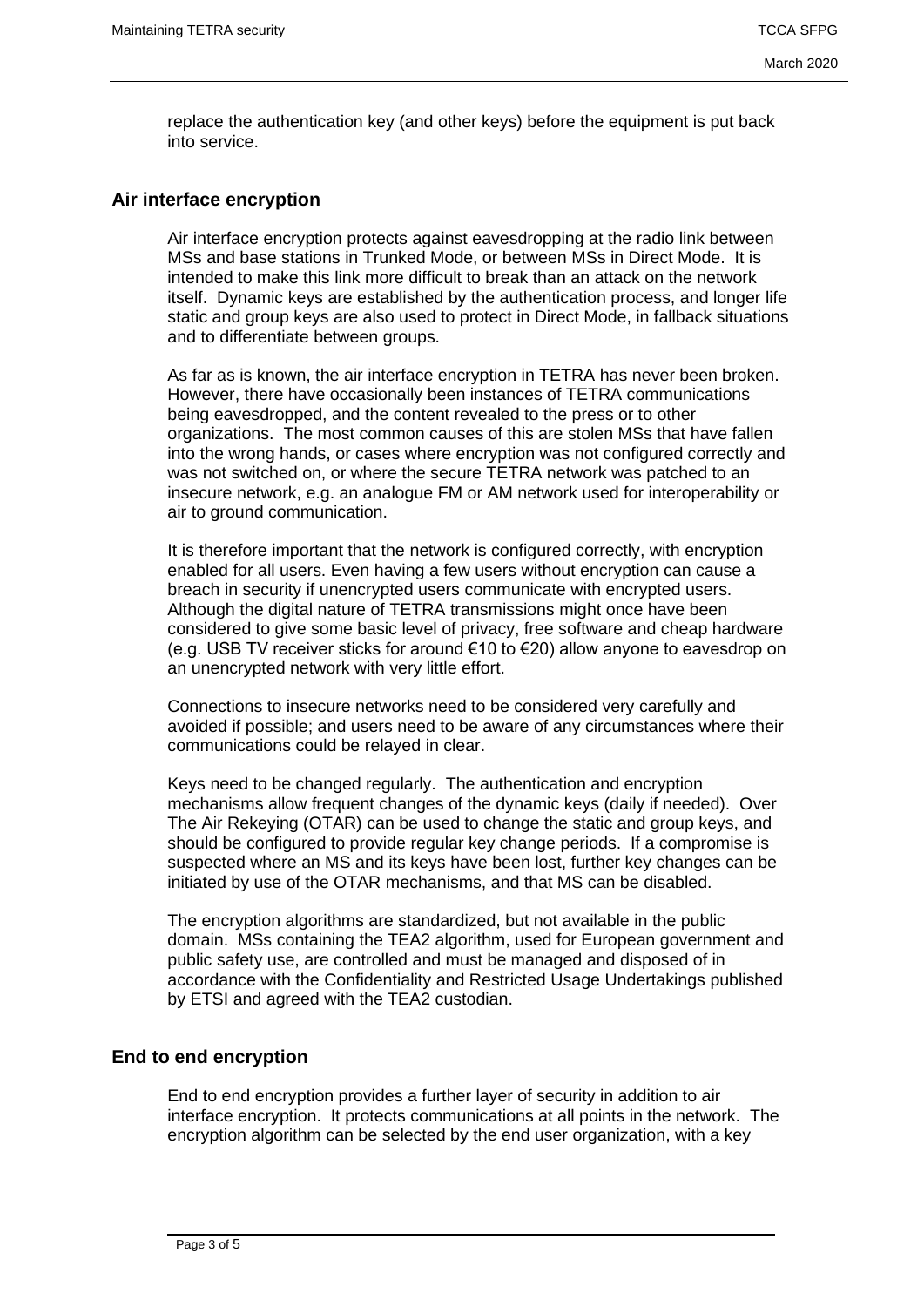length suitable for its needs. The Over The Air Key management (OTAK) system can be owned and managed by the end users, independently of the TETRA network operator.

End to end encryption keys need to be managed, and changed regularly. MSs that have been lost or stolen, or taken out of service temporarily or permanently need to be excluded from communications by deleting keys, or disabling. Changing the keys in other MSs should be considered to avoid compromise where an MS cannot be accounted for.

Operationally, a user may communicate with some users and groups using end to end encryption, and with other users and groups without end to end encryption. It is important that a user is always aware of the security employed in each call, for example by enabling an alert on the MS when end to end encryption is not in use. Patching decrypted end to end encrypted communications to users without end to end encryption (e.g. to a telephone network) should be avoided, or only done in exceptional circumstances and where the end to end encrypted users have been warned (e.g. verbally) about loss of security.

If end to end encrypted MSs are used for communications of the highest security classifications, it is important that an accounting regime is put in place to keep track of these MSs, so that any loss of an MS, even if temporary, can be taken into account by key management. MSs sent for service or repair, or taken out of service, should have their keys erased first. If the algorithm is considered sensitive, or if there are any concerns about erasure of key material, there may be a need to destroy the hardware responsible for end to end encryption (which may be the entire MS itself) by a suitable procedure when the MS is taken out of service.

#### **Secure enable and disable**

TETRA also provides a means to securely disable an MS over the air, temporarily or permanently, which can include erasure of some or all keys. This is another tool for a system manager to ensure that lost, stolen or stored MSs are excluded from communications. A temporarily disabled MS can be enabled over the air once the MS has been verified and needs to be put back into service.

#### **Upgrades and updates**

When a TETRA system is put into service, it is important that the system and MS configuration apply the required security functionality. Once a system is running, the supplier will normally make updates and upgrades available for system and MS software, which can add functionality and improve security. Security patches to operating systems and updates to anti-virus definitions are examples of regular updates. The network operator should apply these updates as soon as is possible, to maintain the system in a secure state.

The TETRA standard itself has been continuously improved and has had new functionality added over the years. The TETRA network operator may find that new facilities would be of use to improve the security of their network, and may wish to consider upgrading accordingly.